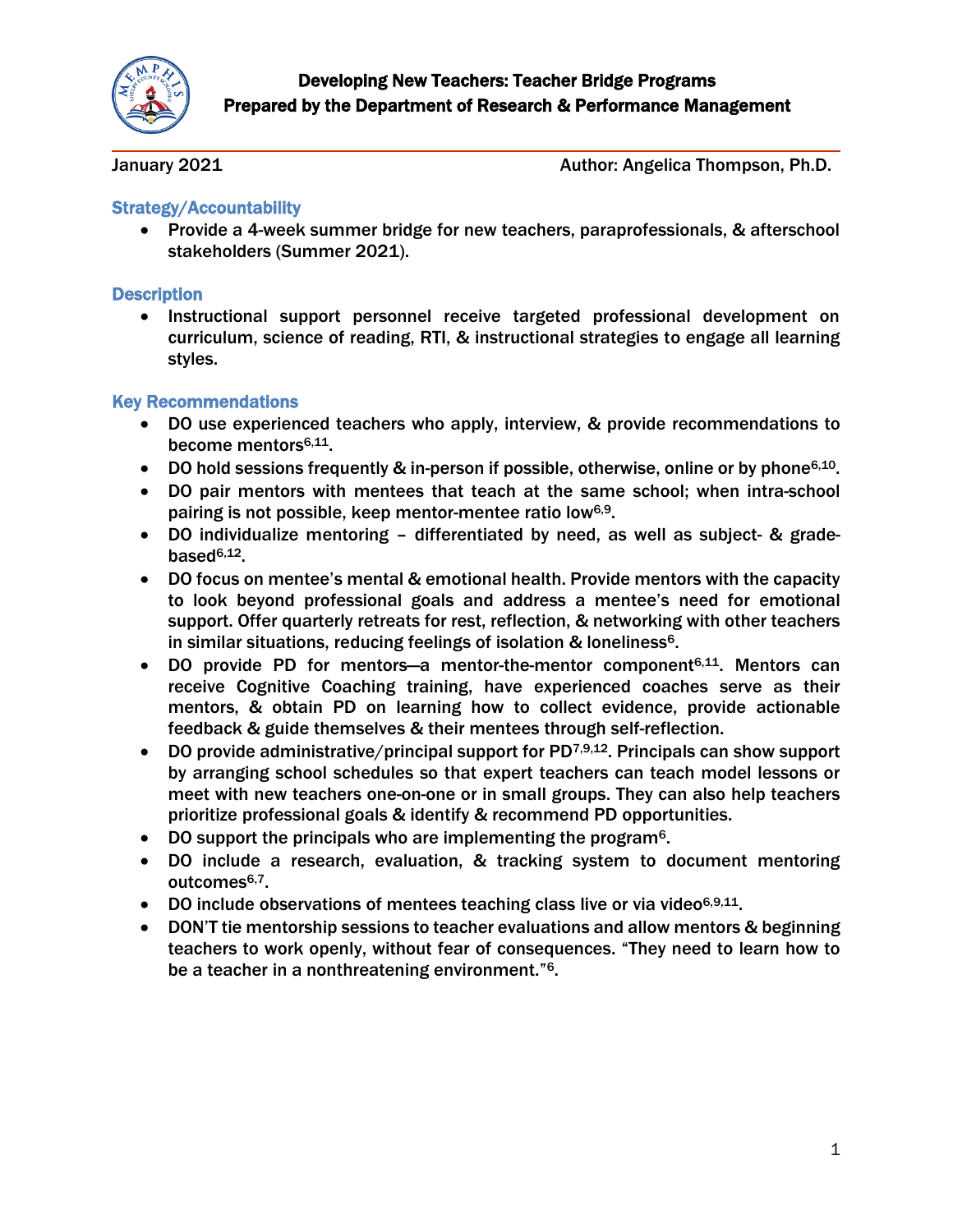

### Comprehensive teacher induction reduces teacher attrition.

- Having a quality mentor from the same field and collaboration or common planning time with other teachers in the same subject reduced teacher turnover by 30% and 43%, respectively8,14.
- One district's PD strategies led to a reduction in the annual attrition rate from 31% from 2000–2003 to 9% from 2013–2016. The district also saw a reduction in new teachers' third-year attrition rates from 70% to 26%11.

## Comprehensive teacher induction improves student outcomes.

- Comprehensive induction consists of mentoring (matching new teachers with one or more experienced & trained teacher), common planning time & collaboration ongoing PD, peer networking opportunities, standards-based evaluation2.
- Inducted teachers develop better teaching practices that meet students' learning needs & improve achievement<sup>2</sup>. A district reform in Philadelphia yielded about a 17point increase in the percentage of elementary students proficient in Math and Reading between 1996 and  $2000^{13,16}$ .
- Among the findings from the 1998 to 1992 pilot study of the California New Teacher Project (CNTP) were that compared to other new teachers, beginning teachers in the pilot project more consistently motivated diverse students to engage in productive learning activities & they gave the same complex, challenging assignments to classes of diverse students as they did to classes that were more ethnically & culturally homogeneous<sup>2,4</sup>.
- Participation in a high intensity teacher induction program (orientation, same-subject mentor, PD, program evaluation, & follow-up) explained 74% of the variance in minority students' reading achievement<sup>15</sup>.

# Mentors need specific skills to help new teachers focus on issues of diversity & equity in teaching.

- Pedagogical knowledge for equity—knowledge of ways to teach diverse youth & knowledge of ways to teach or guide teachers during mentoring sessions to promote equitable learning—92%1.
- Knowledge of contexts relevant to teaching diverse youth—strategies/resources to help teachers learn local culture, community & about negotiating the professional world & Broader social & structural issues related to diversity & inequities in society & schooling—43.2%1.
- Knowledge of what diverse learners bring to class—help new teachers learn about assets diverse learners bring to class; "help novices move beyond viewing culturally & linguistically diverse youth as 'problems'"; move past "'othering' of students as different from themselves, to a closer knowing of individuals"—27%1.
- Mentor's knowledge of self related to diversity & equity—mentors need to have engaged in self-reflection on their attitudes toward educational inequities; know his or her own beliefs, values, & practices related to "diverse youth & the challenge of closing the achievement gap"—27%1.